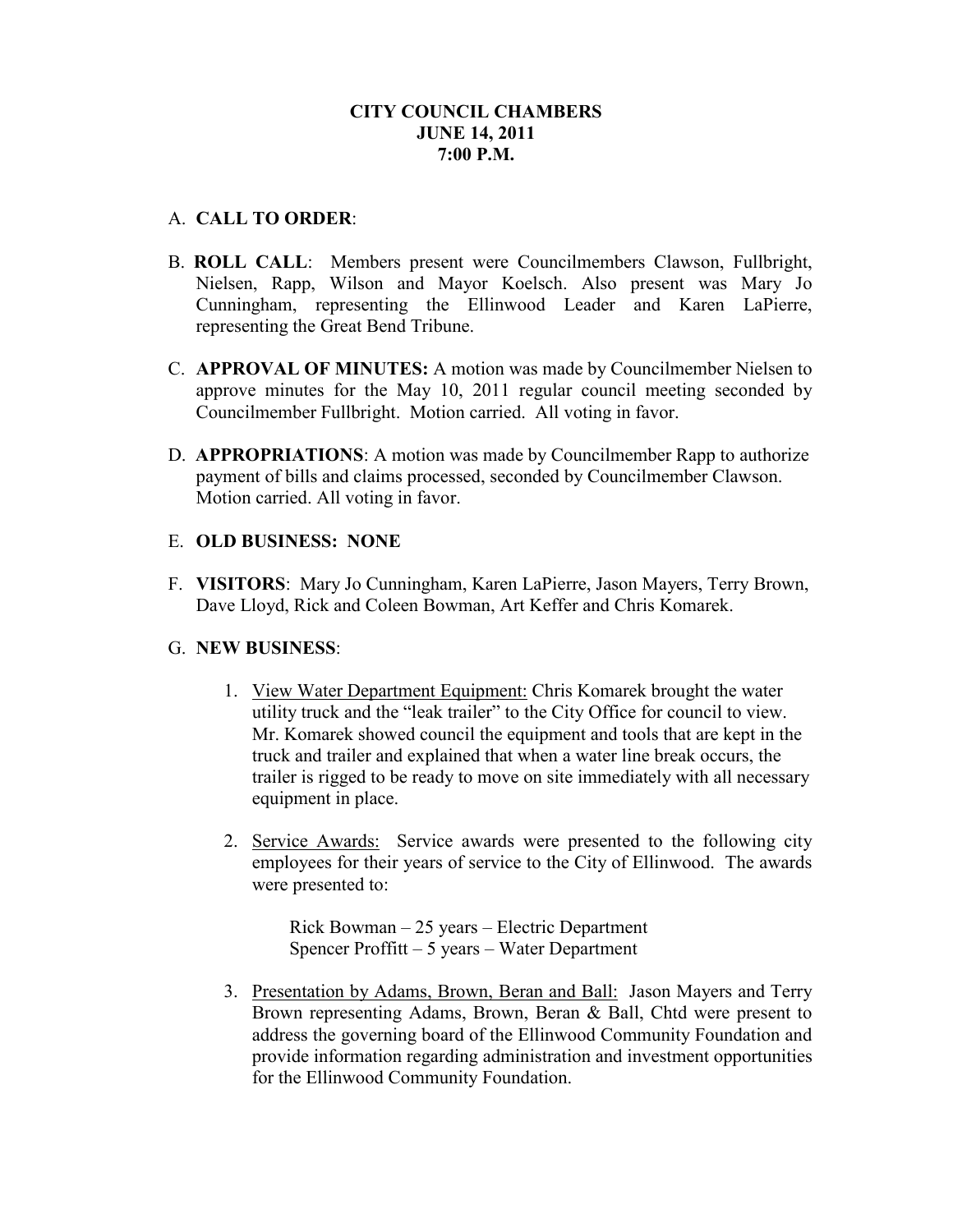4. Annual Appointment of Department Directors: As provided by City Code, the Mayor, with consent of council, may appoint the city officers/directors.

The following Department Directors are recommended for appointment:

| Street & Parks Superintendent               |
|---------------------------------------------|
| <b>Electric Distribution Superintendent</b> |
| <b>Electric Production Superintendent</b>   |
| Chief of Police                             |
| City Clerk                                  |
| City Treasurer                              |
| City Attorney                               |
| Municipal Judge                             |
| Fire Chief                                  |
| <b>EMS</b> Director                         |
| City Administrator                          |
| Water/Wastewater Superintendent             |
|                                             |

A motion was made by Councilmember Nielsen to approve annual appointments of Department Directors as presented, seconded by Councilmember Wilson. Motion carried. All voting in favor.

5. Approval of  $4<sup>th</sup>$  of July Fireworks Display: The past several years the City has joined with other community members to provide a fireworks display for the community and surrounding area. Donations are received from local businesses and individuals to help defray the costs to the City.

A motion was made by Councilmember Fullbright to approve the  $4<sup>th</sup>$  of July fireworks display to be held on July  $3<sup>rd</sup>$ , with an alternate date of July 4<sup>th</sup> in the case of inclement weather, seconded by Councilmember Nielsen. Motion carried. All voting in favor.

6. SBX Cooling Tower Proposal: Presented to council was a proposal from Midwest Machinery KC in the amount of \$54,450 for replacement of the primary cooling tower at the power plant.

A motion was made by Councilmember Wilson to approve the proposal of \$54,450 from Midwest Machinery KC for replacement of the cooling tower at the power plant, seconded by Councilmember Clawson. Motion carried. All voting in favor.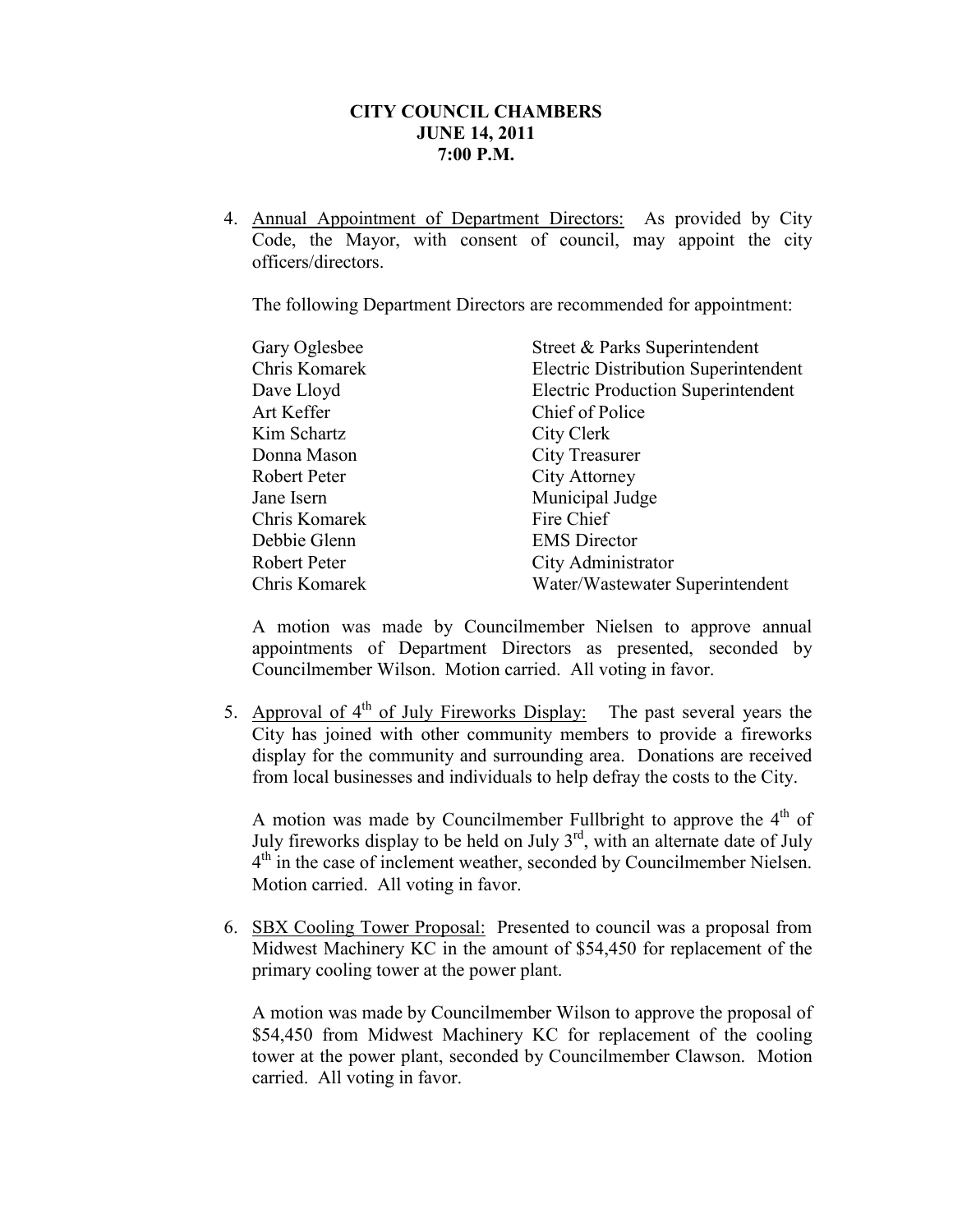7. Pitney Bowes Postage Machine Lease: The city's lease on the postage machine is due to expire. Presented to council for review was a proposed lease for a period of 60 months at \$1188.00 per year. The cost of the previous lease was \$1152.00 per year.

A motion was made by Councilmember Nielsen to approve the Pitney Bowes lease of a postage machine for a period of 60 months at \$1188.00 per year, seconded by Councilmember Fullbright. Motion carried. All voting in favor.

# H. **REPORTS**:

- 1. Municipal Court Report: Presented to Council was the Municipal Court Report for May 2011.
- 2 Utilities Production Report: Presented to Council was the Utilities Production Report.
- 3. Staff Reports:
	- a) Staff reported that KDOT has announced the approval of the K96 project from Nickerson to north of Sterling.
	- b) Staff reported the tractor used at the compost site has transmission problems, and the hydraulic pump on the hustler mower went out.
	- c) Staff reported the street department is working on the sidewalk north of Wolf Park, and doing a curb and gutter job in front of the post office. The electric department is working on underground lines and replacing poles. The power plant generated 2 to 3 hours because of storm damage.
	- d) Staff reported some damage to the street at the 500 block of East  $5<sup>th</sup>$  due to equipment used by a tree trimmer. This area of the street was in need of repair before this incident and he explained the street department is going to patch it for this year.
	- e) Staff reported work is continuing at the sewer treatment plant. Brackets have been placed on the containment structure.
	- f) Staff reported that Tom Starnes has been hired for seasonal mowing, and Chantz and Cole Clawson have been hired as seasonal help to assist with various water and electrical projects.